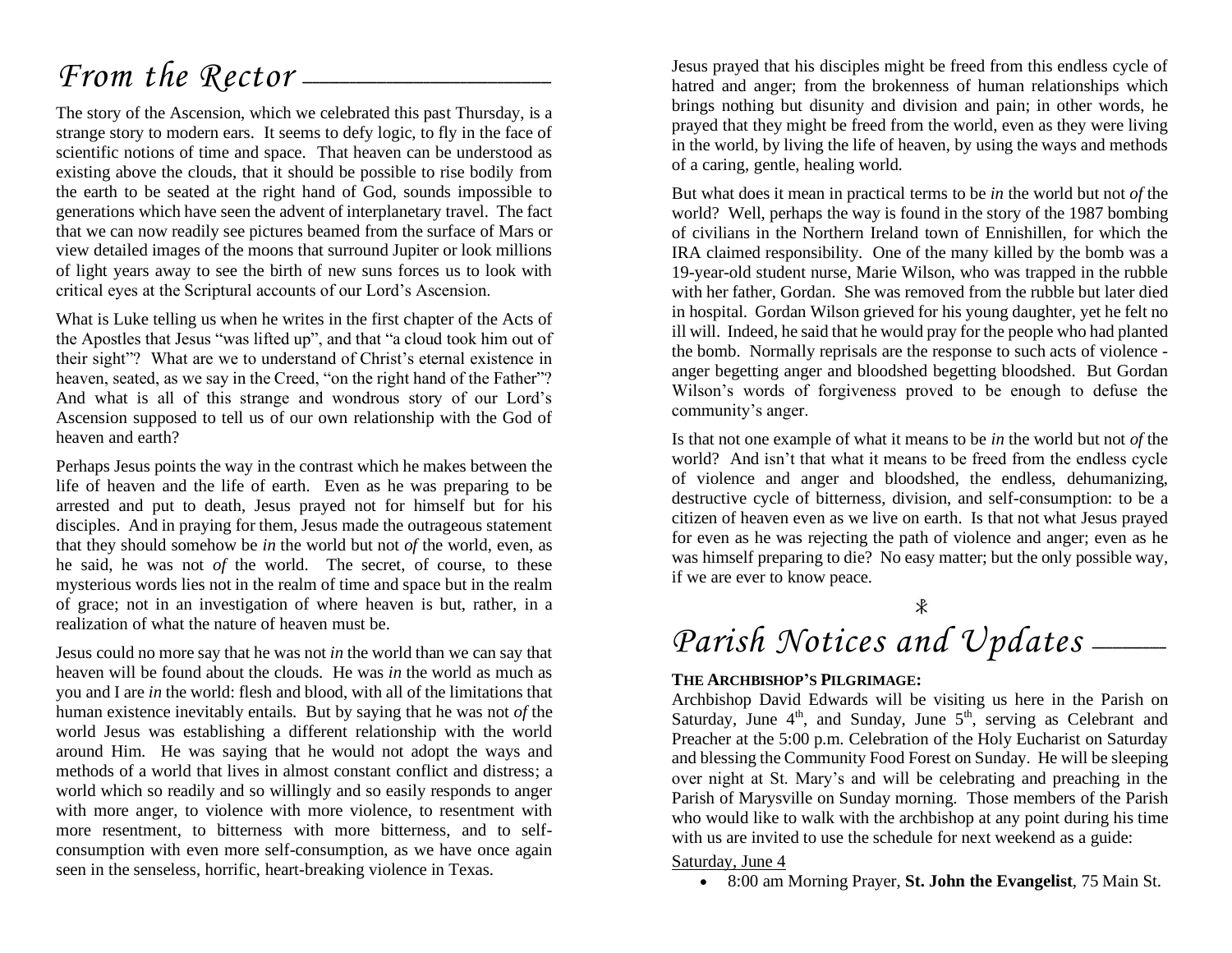- Walk to Killarny Lake (Via Brookside Dr (5.4 km)
- 10:30 am **Christ Church (Parish) Church** fundraiser walk for PWRDF
	- o Killarny Lake trail (1.7 km)
	- o Mid-day prayers during the picnic lunch
- Afternoon walk to St. Mary's
	- o Via St. Mary's St., Two Nations Crossing and Eco Terra Drive
- 5:00 pm Mass, St. Mary's
- Overnight at St. Mary's

#### [Sunday, June](https://nb.anglican.ca/the-bishop/bishops-pilgrimage/pages/2022-route-details#collapse64)

- Morning Prayer, St. Mary's, 780 McEvoy St., Fredericton
- Walk to **All Saints**, **Marysville** (2.9 km)
	- o Via Ashfield St, Gibson St, Nashwaak Trail and Canada St
- 10:00 am Pentecost Eucharist, All Saints
- Walk back to **St. Mary's**
	- o for **St. Mary's Food Forest** opening/blessing, with lunch

Go to[: https://nb.anglican.ca/blog](https://nb.anglican.ca/blog) to follow the archbishop's journey.

**THE CATHEDRAL BRANCH OF THE MOTHERS' UNION** is pleased to invite the St. Mary's congregation to "The Queen's Jubilee Tea" to be held inside the Cathedral on June 4 from 2:00 to 4:00 p.m. Tea, cold drinks, sweets and sandwiches will be served as they honour the Platinum Jubilee of her Majesty, Queen Elizabeth. Everyone is welcome to dress in their "Royal Best" including hats and fascinators.

#### **ST. MARY'S COMMUNITY FOOD FOREST OFFICIAL OPENING:**

Everyone is invited to the opening of our Community Food Forest next *Sunday June 5th* **at 11:00 a.m.** We will have 3 concurrent activities starting at 11 am, followed by a short ceremony to thank our partners and sponsors. We would request that masks be worn in any situation where social distancing cannot be maintained. Adam Birchweaver will be hosting a plant walk in and around the food forest discussing the edibility, medicinal uses, and history of plants in the area. Sima Usvyatsov will be doing a demonstration of plant propagation techniques that allow you to multiply your perennial plants for free. And Andrew Mathis will be hosting a walk around the food forest discussing its design and establishment. These 3 activities will be happening at the same time, so you'll have to choose which one you'd like to attend. We hope to see you there!

# *The Anglican Church of Canada The Diocese of Fredericton* THE PARISH OF ST. MARY, YORK



In the days of His earthly ministry, only those could speak to him who came where He was. If He was in Galilee, men could not find Him in Jerusalem; if He was in Jerusalem, men could not find Him in Galilee. But His Ascension means that He is perfectly united with God; we are with Him wherever we are present to God; and that is everywhere and always. Because He is "in Heaven" He is everywhere on earth: because He is ascended, He is here now. Our devotion is not to hold us by the empty tomb; it must lift up our hearts to heaven so that we too "in heart and mind thither ascend and with Him continually dwell;" it must also send us forth into the world to do His will; and these are not two things, but one.

William Temple (1881-1944), *Readings in St. John's Gospel*

**PRIEST AND RECTOR** 

The Venerable Kevin M. Stockall, B.A. (Hons), M.Div. Rectory: 770 McEvoy Street, Fredericton NB E3A 3B7 454.0245 (rectory) | 461.7685 (cell) | kevin.stockall@bellaliant.net www.stmarysfredericton.ca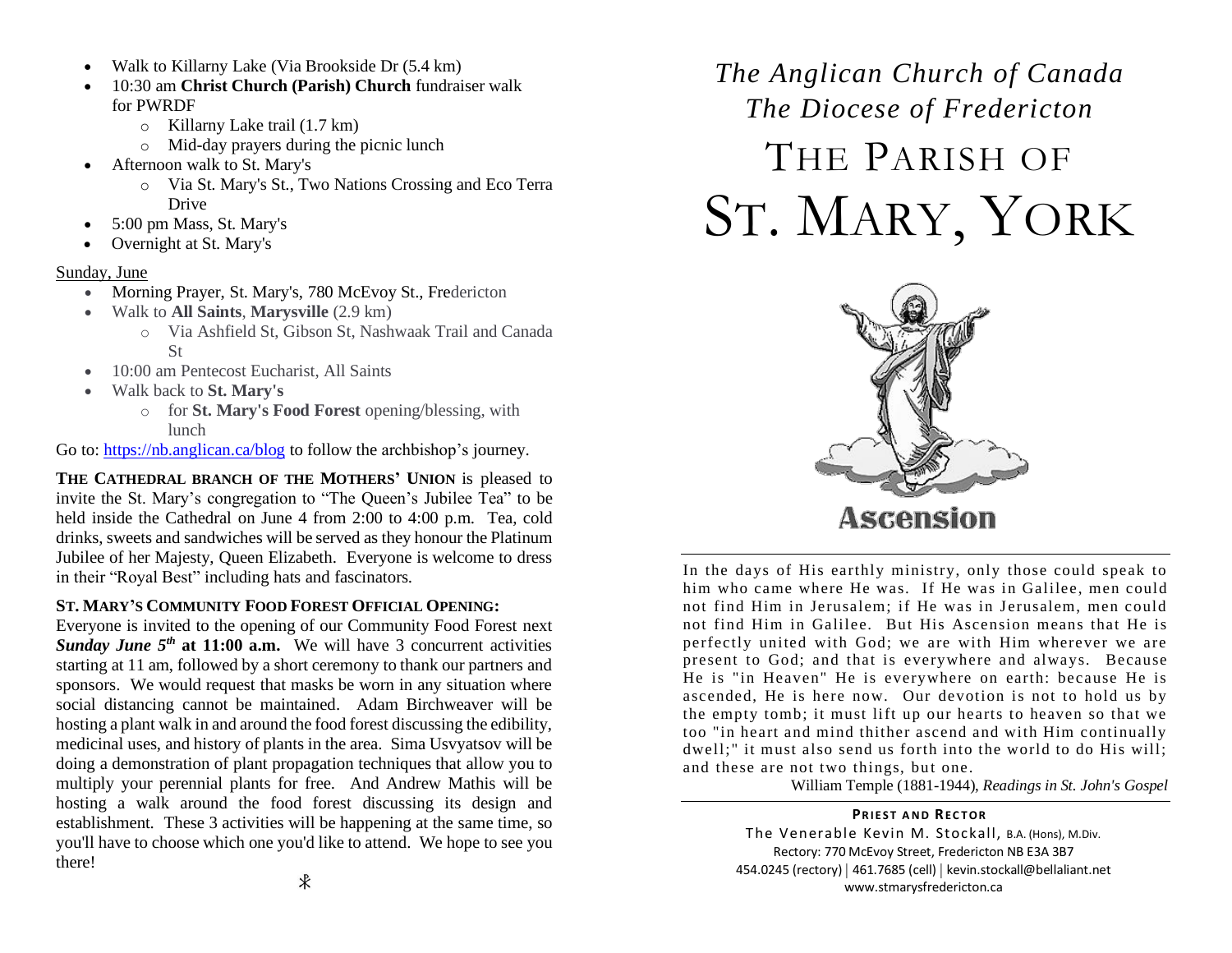# THE SUNDAY AFTER ASCENSION DAY

*May 28, 2022*

*Alleluia! Christ has ascended into heaven; O come, let us worship! Alleluia!*

### *4:30 p.m. – Evening Prayer:*

 $\text{\textdegree}$  Psalms 134 & 135 | Judges 5 | Hebrews 4:14-5:10

## *5:00 p.m. – The Holy Eucharist*

| Introit Psalm 27:1-7:      | page 360               |
|----------------------------|------------------------|
| The Gloria:                | page 86                |
| The Collect:               | page 203               |
| The Old Testament Reading: | 2 Kings 2:9-15         |
| Psalm $27:8-16$ :          | page 361               |
| The Epistle:               | page 203               |
| Gradual Psalm 47:5-10:     | page 389               |
| The Holy Gospel:           | page 203               |
| The Creed:                 | page 71                |
| The Homily                 |                        |
| The Prayers of the People: | L: Lord, in your mercy |
|                            | C: Hear our prayer     |
|                            | $\sim$                 |

The Consecration: *page 82* Post Communion Prayer: *page 85*

We acknowledge that the land on which we gather is the traditional unceded territory of the Wəlastəkwiyik (Wolastoqiyik) Peoples. This territory is covered by the "Treaties of Peace and Friendship" which Wəlastəkwiyik (Wolastoqiyik), Mi'kmaq, and Passamaquoddy Peoples first signed with the British Crown in 1726. The treaties did not deal with surrender of lands and resources but in fact recognized Mi'kmaq and Wəlastəkwiyik (Wolastoqiyik) title and established the rules for what was to be an ongoing relationship between nations.



### SCHEDULE OF SERVICES **JUNE 1: JUSTIN MARTYR**, Doctor, c. 165 6:30 p.m. – Evening Prayer 7:00 p.m. – Holy Eucharist **JUNE 2: ASCENSION FERIA** 8:30 a.m. – Morning Prayer **JUNE 3: ASCENSION FERIA** 4:00 p.m. – Evening Prayer (Zoom) **JUNE 4: THE FEAST OF PENTECOST: WHITSUNDAY** 4:30 p.m. – Evening Prayer 5:00 p.m. – Holy Eucharist **JUNE 5: THE FEAST OF PENTECOST: WHITSUNDAY** 8:00 a.m. – Morning Prayer 10:00 a.m. – Holy Eucharist

 $\ast$ 

**THE CORPORATION OF THE ANGLICAN PARISH OF ST. MARY, YORK**, gratefully acknowledge the **FOUNDATION OF CANAD** generous support of the Anglican Foundation of Canada for our Renewing St. Mary's Project.